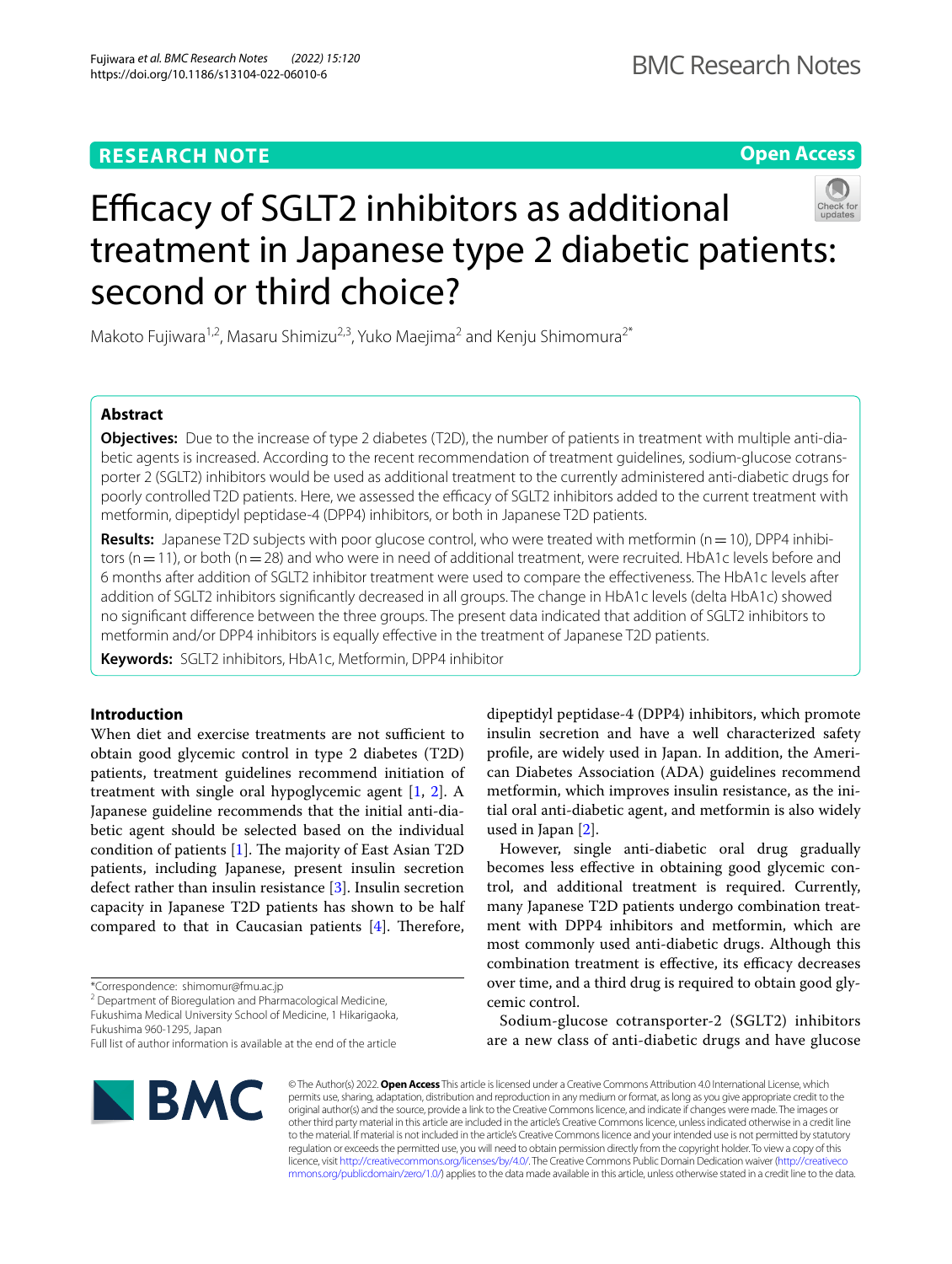lowering efects by inhibiting the renal reabsorption of glucose and increasing glucosuria [[5,](#page-3-4) [6\]](#page-3-5).

Considering the pharmacological action of SGLT2 inhibitors, which difers from that of DPP4 inhibitors and metformin, the additional improvement of glycemic control is expected when SGLT2 inhibitors are added to DPP4 inhibitors or metformin. However, it remains unclear whether the efectiveness of SGLT2 inhibitors difers when added to monotherapy or combination therapy of DPP4 inhibitors and metformin in T2D patients.

Here, we assessed the efficacy of SGLT2 inhibitors added to the current treatment with DPP4 inhibitors, metformin, or both in Japanese T2D patients.

## **Main text**

#### **Methods**

## *Patient information*

This is a retrospective cohort study including outpatients of Tsukuba Medical Center and Matsumura General Hospital for diabetes.

Thirty-four subjects (18 men and 16 women) treated with combination therapy of DPP4 inhibitors and metformin, 11 subjects (6 men and 5 women) treated with DPP4 inhibitors and 10 subjects (4 men and 6 women) treated with metformin were recruited. The length of diabetes in DPP4 inhibitor and metformin combination treated group was 23 subjects for more than 10 years, 5 subjects for 5 years, 3 subjects for 2 years and 3 subjects for a year. The length of diabetes in only DPP4 inhibitor treated group was 3 subjects for more than 10 years, 1 subject for 8 years, 3 subjects for 5 years, 1 subject for 4 years and 3 subjects for 2 years. The length of diabetes in only metformin treated group was 6 subjects for more than 10 years, 1 subject for 9 years, 1 subject for 9 years, 1 subject for 3 years and 2 subjects for 2 years. Some of the subjects recruited in this study had other metabolic disorders (hyperlipidemia and/or hyperuricemia). Three subjects had hyperlipidemia, 1 subject had hyperuricemia and 2 subjects had both for DPP4 inhibitor treatment group. Nine subjects had hyperlipidemia, 0 subject had hyperuricemia and 1 subject had both for the metformin treatment group. Seventeen subjects had hyperlipidemia, 0 subject had hyperuricemia and 4 subjects had both for combination treatment group.

All the patients recruited in this study who are using metformin were treated with 500 mg/day. The DPP4 inhibitors used by the subjects in this study were alogliptin, sitagliptin, linagliptin, vildagliptin, anagliptin, saxagliptin, tenegliptin. All DPP4 inhibitors were used in standard dosage according to the drug protocol. Drugs are all administered orally.

## *Research methods*

HbA1c levels were used to assess the efectiveness of adding SGLT2 inhibitors to the current treatment. HbA1c levels were measured before and 6 months after adding SGLT2 inhibitors. SGLT2 inhibitors were added in the patients who had HbA1c levels higher than 6.9 in spite of the DPP4 inhibitors and metformin treatment. Added SGLT2 inhibitors were ipraglifozin, canaglifozin, dapaglifozin, luseoglifozin or empaglifozin. All SGLT2 inhibitors were used in standard dosage according to the drug protocol.

## *Statistical analysis*

All data are presented as mean±SEM. Student's *t*-test was used for two-group comparisons. All statistical tests were two-tailed, with values of 0.05 being considered statistically signifcant.

#### **Results**

The average age of the 11 patients treated with DPP4 inhibitors, the 10 patients treated with metformin, and the 34 patients treated with the combination of those two drugs was  $56.3 \pm 7.4$ ,  $53.0 \pm 3.2$ , and  $55.1 \pm 1.7$  years old, respectively, showing no signifcant diference.

The average body mass index of each group were not significantly different:  $26.0 \pm 2.3$  in the DPP4 inhibitor treatment group,  $26.8 \pm 1.2$  in the metformin treatment group, and  $26.1 \pm 1.2$  in the combination treatment group.

HbA1c levels before the addition of SGLT2 inhibitors were approximately the same among the three groups;  $8.7 \pm 0.7$ % in the DPP4 inhibitor treatment group,  $8.6 \pm 0.5\%$  in the metformin treatment group, and  $8.5 \pm 0.3\%$  in the combination treatment group.

Addition of SGLT2 inhibitors signifcantly improved HbA1c levels to  $7.6 \pm 0.5$ %,  $7.5 \pm 0.3$ % and  $7.6 \pm 0.2$ %, respectively (Fig. [1\)](#page-2-0).

When comparing the reduction of HbA1c levels before and after the additional application of SGLT2 inhibitors, no signifcant diference was observed in three groups, which was  $-1.1 \pm 0.6$  for the DPP4 inhibitor group,  $-1.1 \pm 0.5$  for the metformin group and  $-0.9 \pm 0.3$  for the combination group (Fig. [2](#page-2-1)). The data indicate that the efect of SGLT2 inhibitors added to DPP4 inhibitor/metformin monotherapy or their combination is similar in Japanese T2D patients.

# **Discussion**

The increase in the number of T2D patients is a global problem, and Japan is not an exception. However, a characteristic for the development of hyperglycemia is reported to be diferent between patients in Europe/US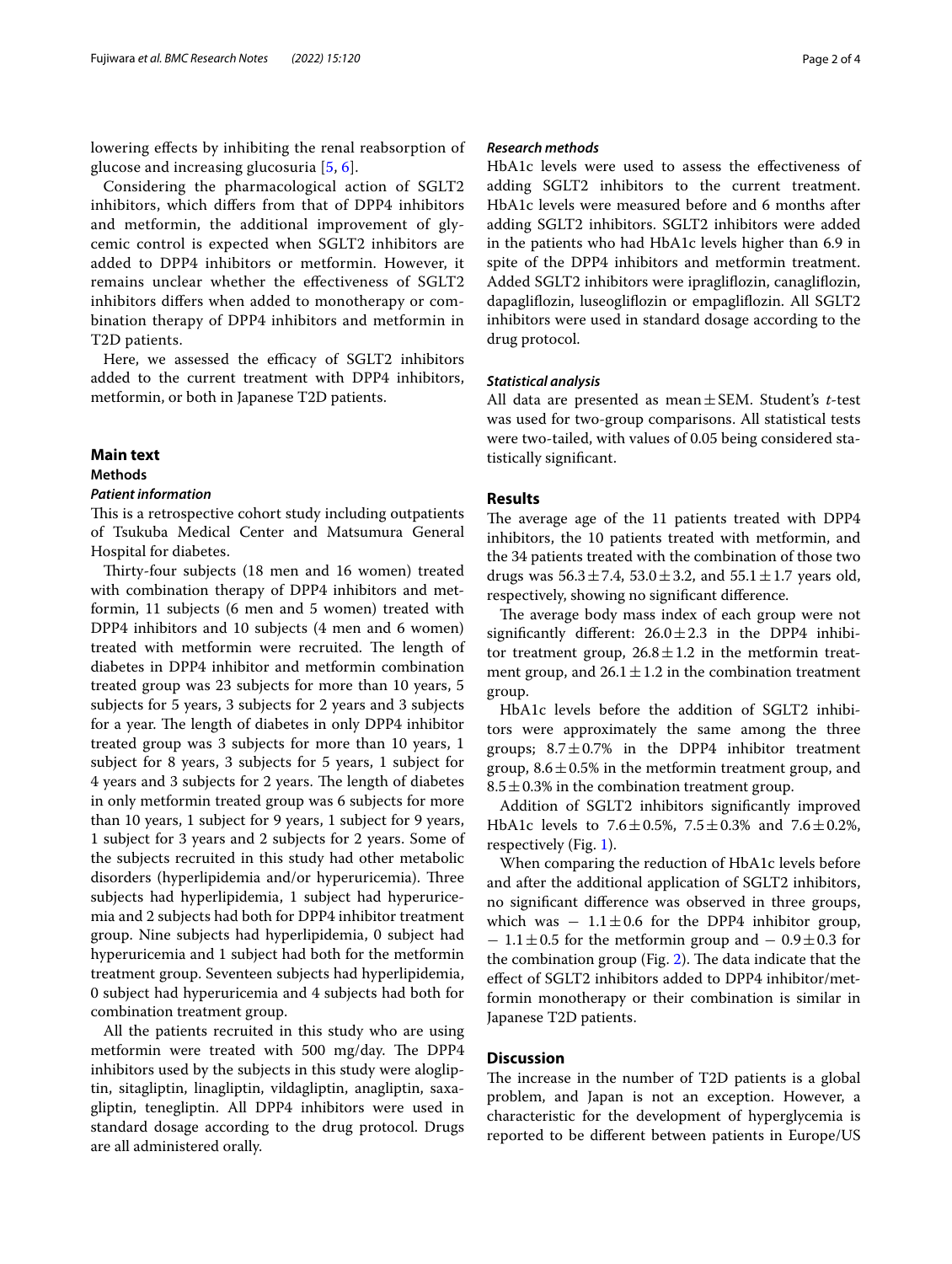

<span id="page-2-0"></span>

<span id="page-2-1"></span>and East Asia  $[3, 7-9]$  $[3, 7-9]$  $[3, 7-9]$ . The report from Diabetes epidemiology: collaborative analysis of diagnostic criteria I Europe (DECODE) and in Asia (DECODA) studies revealed a predominance of insulin resistance with obesity in T2D patients in Europe and US, whereas impaired insulin secretion is predominant in East Asia [[10–](#page-3-8)[12](#page-3-9)].

The mechanism for impaired insulin secretion observed in T2D patients from East Asia can be explained by the result from clinical study in Japan showing that intact level of glucagon-like peptide-1 (GLP-1), a hormone which stimulate insulin secretion under hyperglycemic condition and contribute to nearly 70% of the post-prandial insulin secretion, being considerably low in both healthy and T2D subjects compared to Caucasian [ $13-15$ ]. Therefore, DPP4 inhibitors that prevent the degradation of GLP-1 are considered as an efective agent to treat Japanese T2D patients. In fact, it is reported in the past that DPP4 inhibitors are prescribed in around 50% of diabetic patients in Japan as a frst choice and prescribed in approximately 75–80% of previously treated Japanese diabetic patients [[16](#page-3-12)].

On the other hand, metformin, which improves insulin resistance, is also reported to have a positive efect on Japanese T2D patients and widely used for its high efficacy, low cost and low risk of side efects [\[17](#page-3-13)].

A considerable number of Japanese T2D patients are therefore under treatment with DPP4 inhibitors, metformin, or both. The HbA1c lowering effect of DPP4 inhibitors and that of metformin are reported to be similar in Japanese T2D patients [\[18,](#page-3-14) [19](#page-3-15)].

The recent addition of SGLT2 inhibitors widened the selection of anti-diabetic drugs to treat T2D patients. Clinical trials such as EMPA-REG OUTCOME even raised the possibility of positive efects of SGLT2 inhibitors on cardiovascular outcome [[20\]](#page-3-16).

Based on the study analyzing the data from Japan Medical Data Centre, it is reported that the probability on remaining on treatment with combination of two different antidiabetic drug for 12 month remain to 40–54%  $[16, 21]$  $[16, 21]$  $[16, 21]$  $[16, 21]$  $[16, 21]$ . Therefore it can be considered that the need of adding third drug to gain proper glycemic control is rather common in Japan.

In this study we assessed the efficacy of SGLT2 inhibitors added to currently administered DPP4 inhibitors, metformin, or both in T2D patients. Our present data showed that additional SGLT2 inhibitors had a similar efect on lowering HbA1c levels in T2D patients treated with DPP4 inhibitor, metformin, or both.

The addition of SGLT2 inhibitor on patient treated with combination of DPP4 inhibitor and metformin showed similar efect compared to adding SGLT2 inhibitor on monotherapy group. One possibility is that DPP4 inhibitor and metformin combination group consisted with patients with longer duration of diabetes period (23 subjects were diabetes for more than 10 years). Further study on infuence of the diabetes duration is required in the future.

The present study indicates that the addition of SGLT2 inhibitors is efective in Japanese T2D patients who are unable to obtain good glycemic control with DPP4 inhibitors or metformin, or both. Therefore, the addition of SGLT2 inhibitors should not be hesitated for glycemic control improvement in such patients.